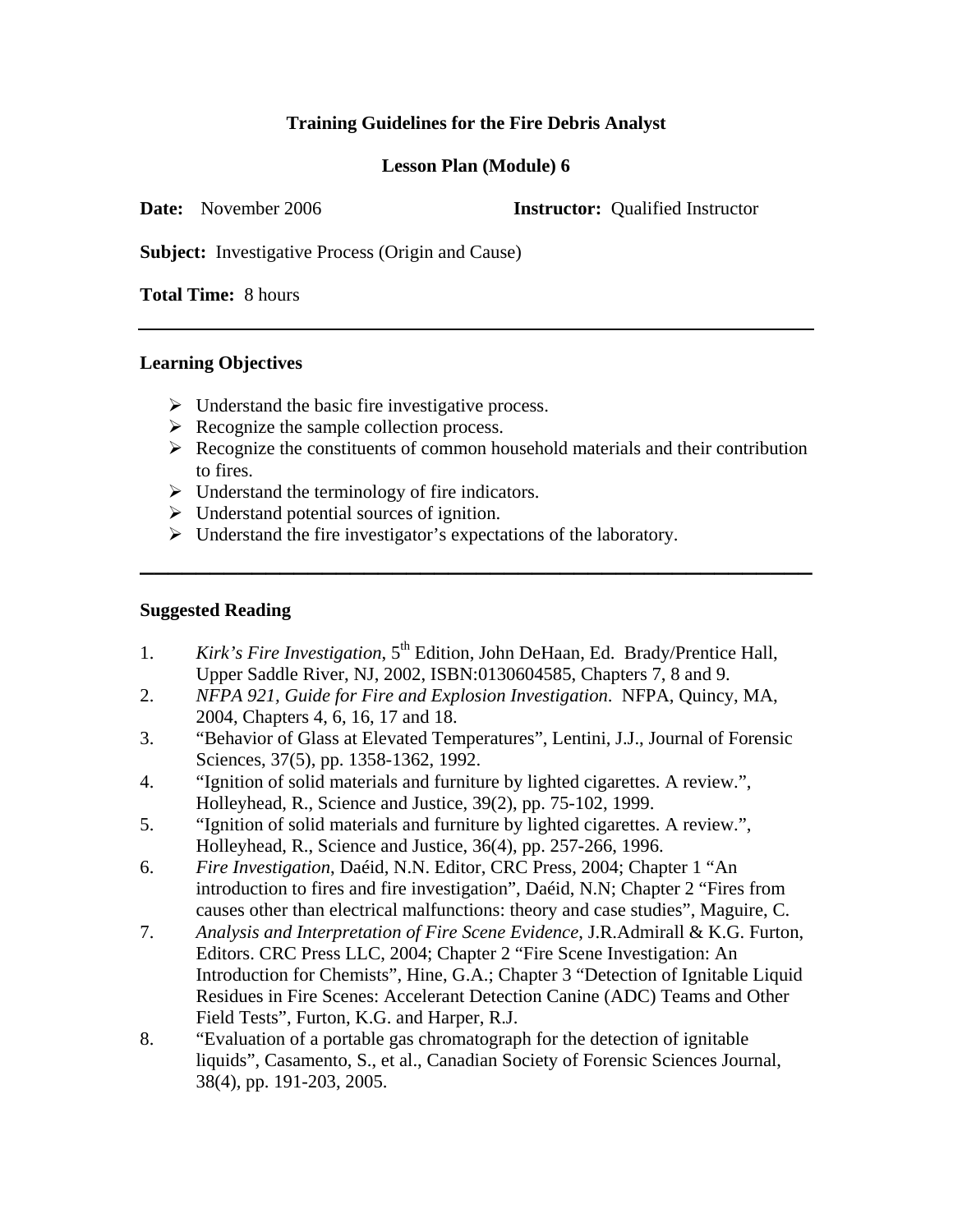9. *Scientific Protocols for Fire Investigation*, Lentini, J.J., CRC Press, Taylor & Francis Group, Boca Raton, FL, 2006; Chapters 4, 6-10.

**\_\_\_\_\_\_\_\_\_\_\_\_\_\_\_\_\_\_\_\_\_\_\_\_\_\_\_\_\_\_\_\_\_\_\_\_\_\_\_\_\_\_\_\_\_\_\_\_**

#### **Introduction**

The fire investigator determines what samples are collected and sent to the lab based on interpretation of fire scene indicators. The lab analyst must understand the scene investigative process and why particular samples are collected. The student should be able to effectively communicate with his or her local fire investigators.

#### **Outline**

- 1. Scene preservation and contamination
	- a. Securing the scene
	- b. Awareness of sources of contamination
	- c. Prevention of contamination
- 2. Identification of origin
	- a. Initial survey and documentation
	- b. Fire scene indicators
		- i. direction
		- ii. intensity
		- iii. V patterns
		- iv. low burns
		- v. halo patterns
		- vi. interpretation and reliability
	- c. Witness interviews
	- d. Alarms/surveillance information
- 3. Recognition of first fuel ignited
	- a. Residues
	- b. Witness description
- 4. Identification of ignition source
	- a. Sources of heat
		- i. Electrical
		- ii. Open flame (matches, lighters, candles)
		- iii. Spontaneous heat (chemical, biological, heat induced)
		- iv. Friction heating
		- v. Hot objects
		- vi. Smoking materials
		- vii. Chemical reactions
		- viii. Appliances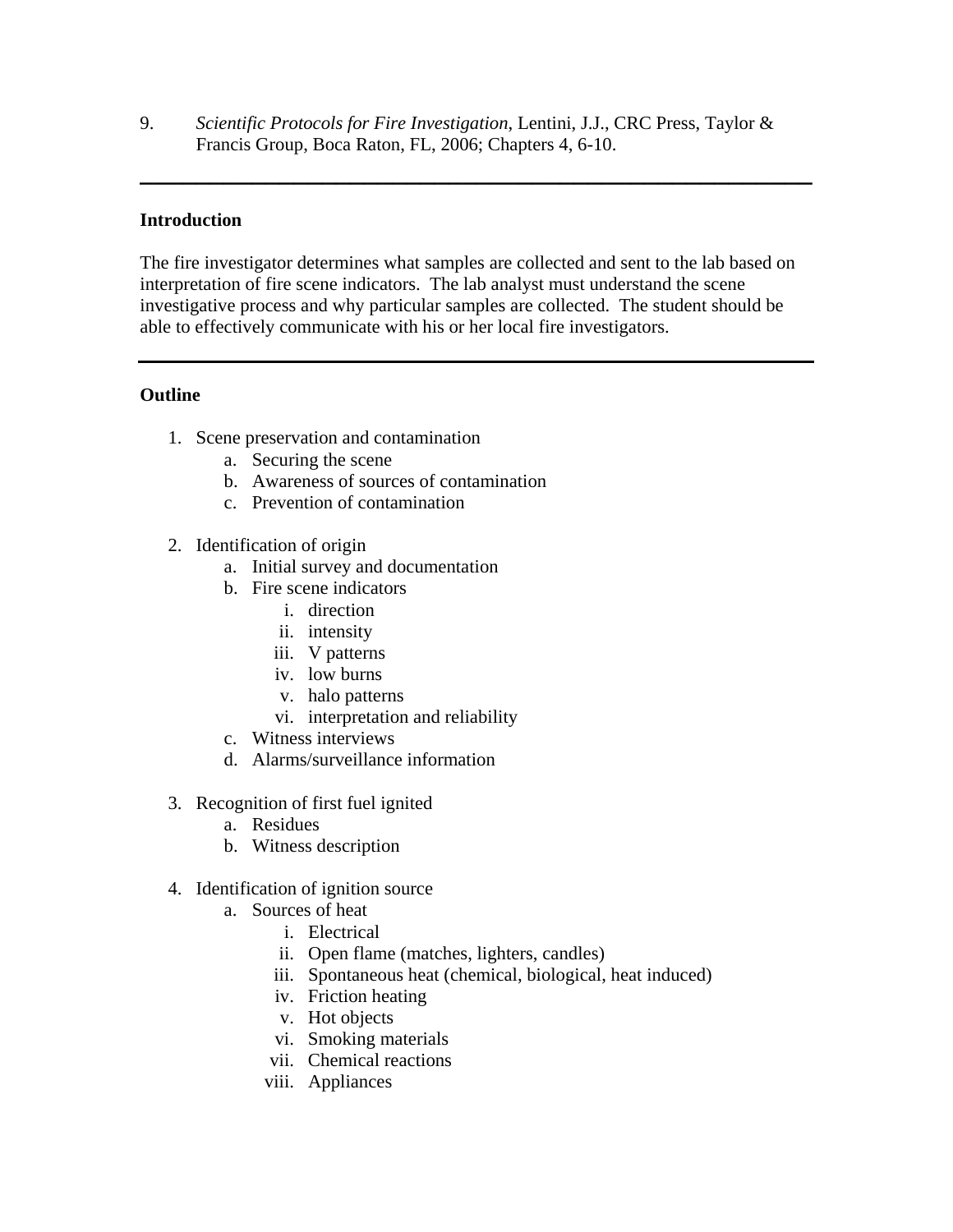- 5. Application of the scientific method to the fire investigative process
	- a. Testing hypotheses
	- b. Consideration of myths
- 6. Establishment of cause
	- a. First fuel
	- b. Ignition source
	- c. Circumstance of their confluence

### 7. Contributions of ordinary combustibles to fires

- a. Melting point of materials
- b. Heat release rates
- c. Pyrolysis products
- d. Physical residues
- e. Ignitability
- 8. Selection of laboratory samples and comparison samples
	- a. Protected areas
	- b. Uncontaminated samples
	- c. Representative sample
	- d. Fire patterns used to indicate presence of ignitable liquids
- 9. Detection tools
	- a. Canines
	- b. Electronic sniffers
	- c. Odors
	- d. Visual indicators (slicks)
	- e. ALS
	- f. Ignitable liquid absorbents
- 10. Recovery and packaging (See Module 8)
	- a. clean tools and gloves
	- b. selection of appropriate containers
	- c. absorption media
	- d. sealing
	- e. labeling
	- f. storage and transport
- 11. Expectations of the investigator
	- a. identification of product
	- b. unique source identification

## **Teaching Aids**

Physical samples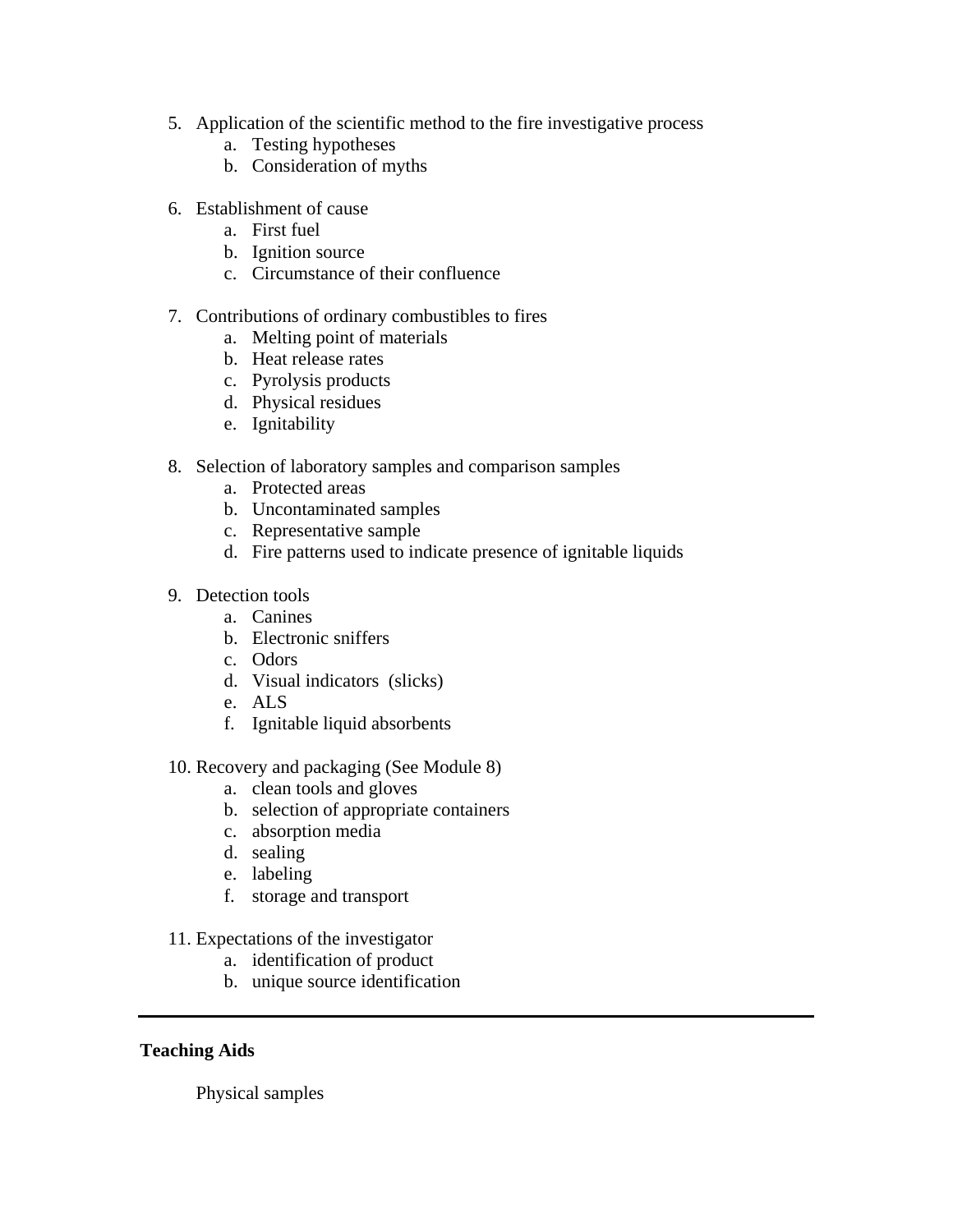Practical exercises Participate in a control burn Handout PowerPoint presentation

#### **Summary**

Fire investigators use a variety of smoke, heat and fire damage patterns and indicators to help them identify possible or likely areas of origin. At each suspected origin, the investigator examines the debris for residues of the first fuel ignited and possible ignition sources. This fuel may be combustible material that normally belongs to the scene or an accelerant deliberately added (which can be either a solid fuel or ignitable liquid). The analyst must understand the investigative process, the reasons samples are selected, the necessity for comparison samples, and the questions to which the investigator may need to get answers. The terms used by fire investigators must also be understood by the lab analyst to ensure good communication.

### **Test Questions**

- 1. Controlling chemical contamination from footwear can be restricted by:
	- a. controlled access paths
	- b. footwear baths
	- c. booties
	- **d. all of the above**
- 2. Gloves should be:
	- **a. changed with each sample**
	- b. packaged in the container with the evidence
	- c. changed with each scene
	- d. never worn
- 3. Accidental sources of ignition can include:
	- a. lightning
	- b. solar rays
	- c. unsaturated vegetable oils
	- d. appliances
	- **e. all of the above**
- 4. Potential sources of ignition for gasoline vapors include:
	- a. smoldering cigarettes
	- b. solar radiation
	- **c. static electricity discharge**
	- d. energized electric stove element
	- e. all of the above